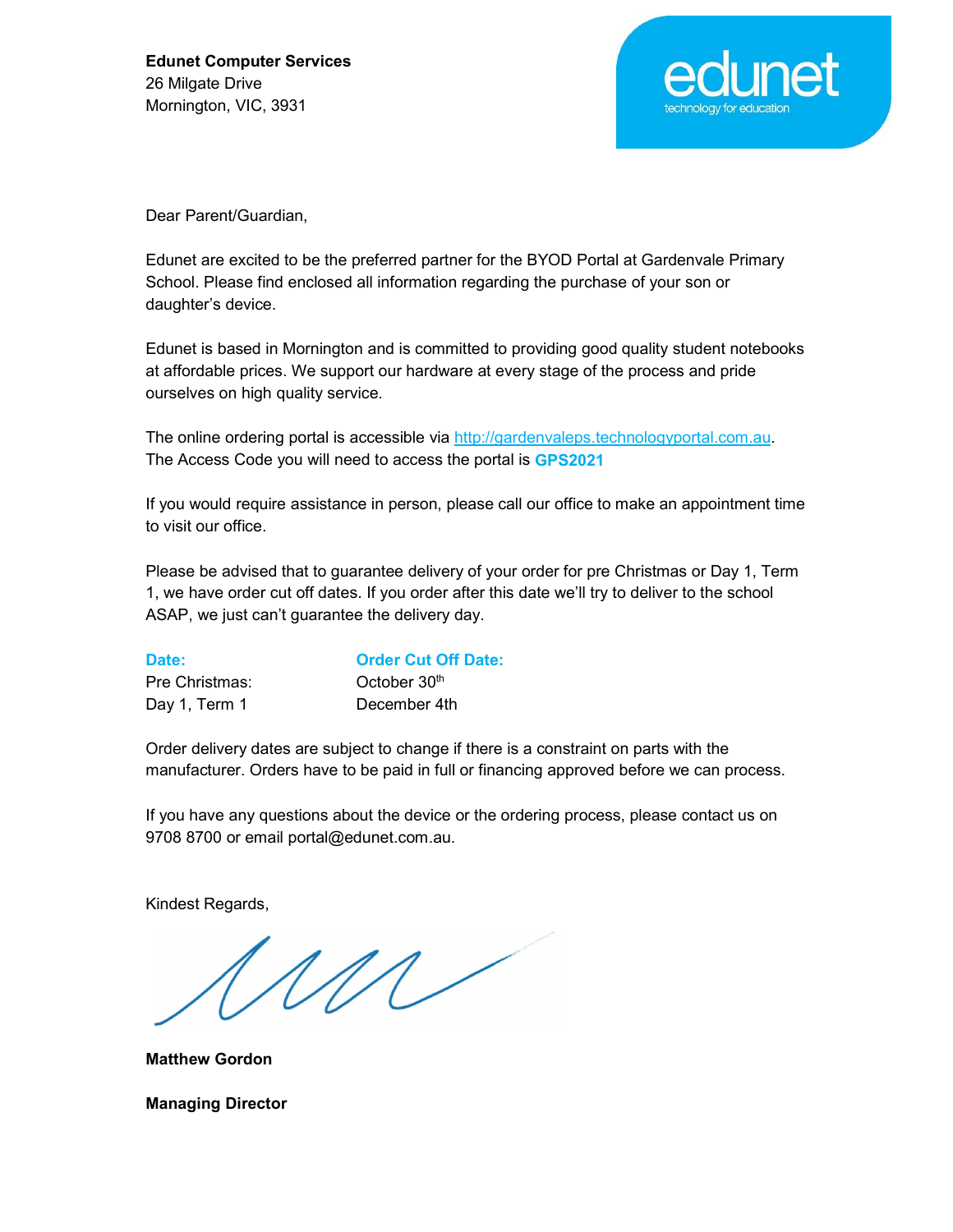

# Why Edunet?



### Education Specialists:

Edunet is proud to be an Authorized DET Supplier for Government Schools and also a trusted advisor for many Catholic/Private & Independent K-12 schools across Victoria. With over 18 years' experience in both IT and Education, our strength is in our quality of service and our mission is to maintain long term relationships that benefit both school and community.

### Education Devices & Prices:

Edunet are Authorized Education Suppliers with most of the main Device manufactures. Because of this, we are able to provide the lowest Education pricing on a range of laptops that aren't available in the retail stores!

### Access to School IT Support:

By purchasing through the school's Edunet portal, the School's IT Team will be able to assist your student with any warranty/insurance faults. If the device can't be fixed by the School Tech, they will reach out to Edunet and we'll come onsite to the school and repair the device.

Speak to your school for clarification, but if you bring a device from a retail store or from home the school will only be able to provide limited support. This is because the warranty and insurance support is managed by the retailer you purchased the device from.

### Onsite Warranty Support:

As an Authorized Warranty Service provider, Edunet are able to provide onsite repairs under the genuine manufacturer's warranty with genuine manufacturer's parts.

Devices sold through Edunet's School Portal come with an option to upgrade to a 3 Year Commercial Onsite Warranty (Some schools mandate this update).

By purchasing this Onsite Warranty through Edunet the school will be able to call on us to repair your son or daughter's device at the school, or at home if it's during school holidays!

If you purchase a device through a retail store, it likely means repairs are done at their repair depot, which means you'll need to hand the device over to them for an unknown amount of time.

#### Education Insurance:

Through iBroker Insurance, Edunet is also able to repair your son or daughter's device onsite at the school or at your home. Further information on iBroker is provided below in this information pack.

### 12 Months Interest Free:

Through ZipMoney you will be given the option to pay off the purchase with 12 months' interest free financing. Further information on ZipMoney is provided below in this information pack.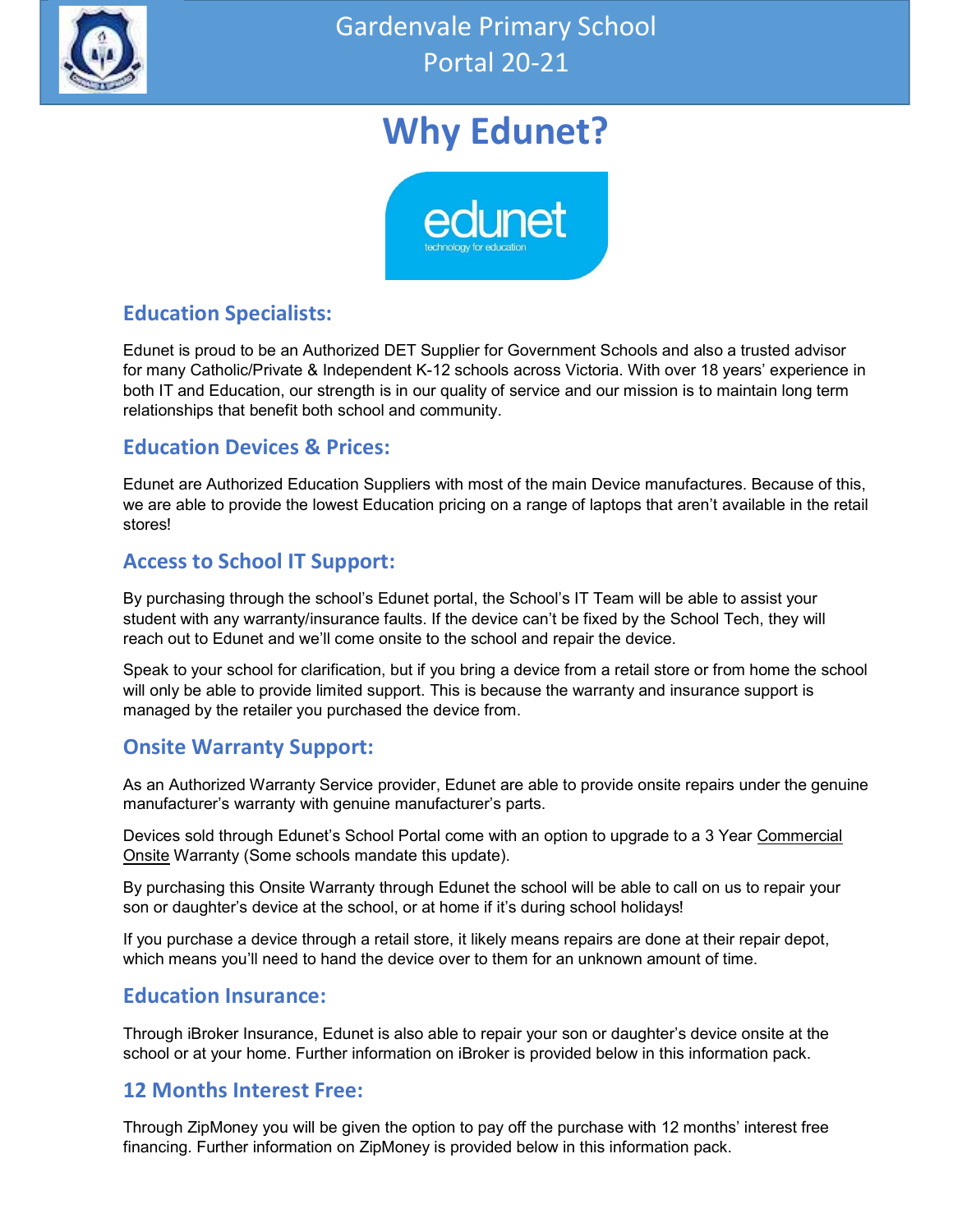

# Lenovo ThinkPad 11e Yoga 5th Gen

### 20LNS1BP00

Specifications

- 11.6" HD (1366 x 768) IPS Display, Multitouch Screen
- Garaged active stylus (Pen)
- Intel® UHD Graphics 600
- Intel® Celeron® Processor N4100 (4M Cache, up to 2.40 GHz)
- 4GB DDR4L 2400MHz onboard
- 128GB SSD M.2 PCIe
- Windows 10 Pro National Academic
- 1YR Depot Warranty
- Bluetooth, User & World Facing Camera, Intel® Dual Band Wireless-AC 9260 (2x2, 802.11ac/a/b/g/n), 3cell 42Wh

#### \$681.45 inc GST

| <b>Accessories - See Compulsory Items in Red</b>         |          |  |
|----------------------------------------------------------|----------|--|
| Targus 11"-12" Contego Armoured Slip<br>Case             | \$43.32  |  |
| Targus 11-12" Tanc Case                                  | \$64.41  |  |
| Targus Rugged Slipcase 11-12"                            | \$25.96  |  |
| iBroker Educational 3 Year Insurance with<br>\$75 Excess | \$287.10 |  |
| Lenovo 3 Year Onsite Warranty Upgrade                    | \$113.19 |  |
| Lenovo 3 Year Sealed Battery Addon                       | \$35.81  |  |

#### Minimum Cost \$688.05 inc GST

Or

#### Approximately \$16.28 weekly with ZipMoney.

(Minimum package cost includes Device, Compulsory Items and \$6.60 Admin Fee)

Pricing subject to change.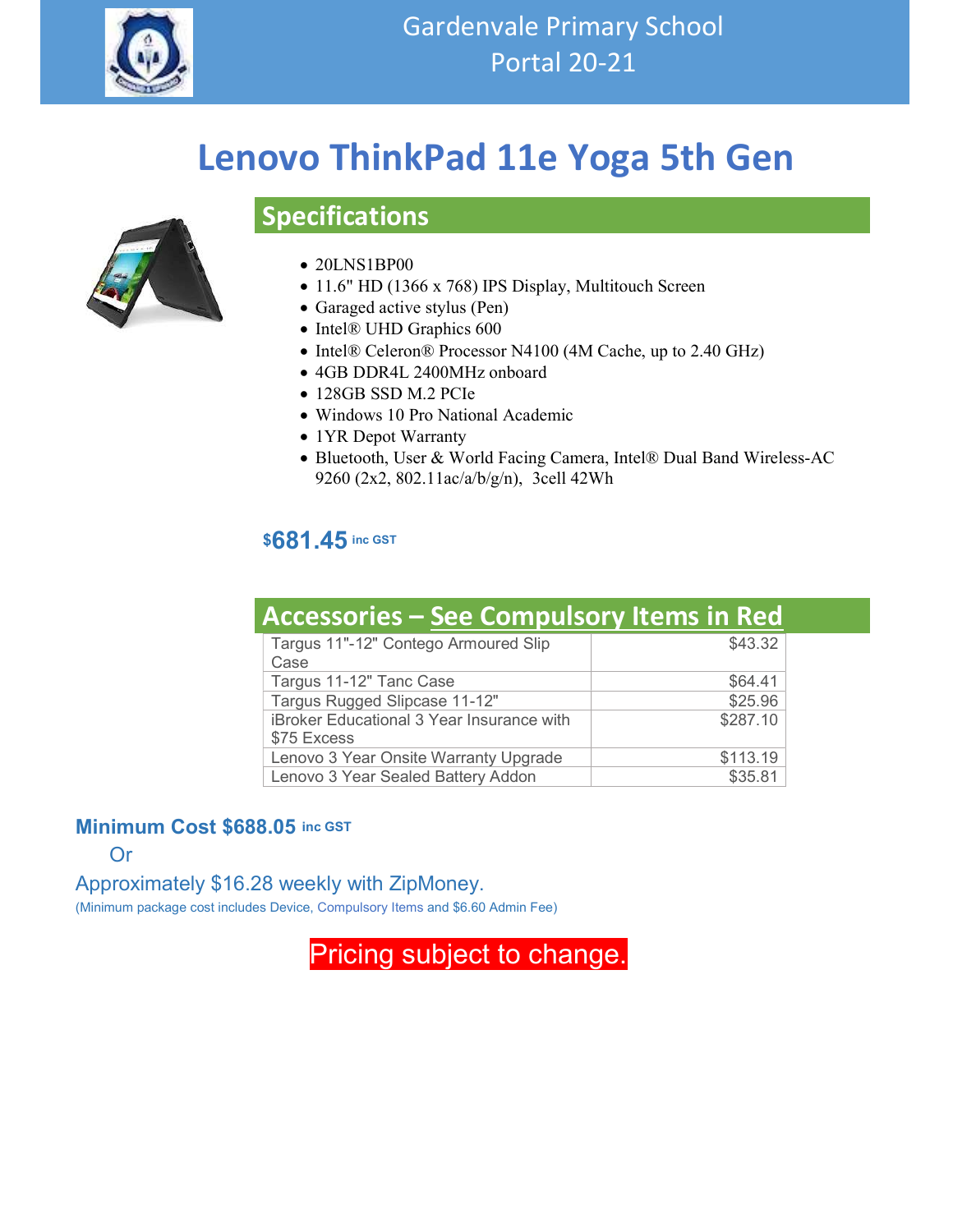

# FAQs – Page 1

### Where is my order delivered?

- **IF** your school has Australia Post, the device will be delivered to your nominated address. We recommend considering putting your work address because Australia Post won't leave the device without someone there to sign. If delivery is unsuccessful, the device will be returned to the nearest Aust Post depot for you to collect within 10 days.
- IF your school has no Australia Post, the device will be delivered to you school for them to setup. The school will be in contact with you to collect once the device is ready.

#### Which device should I choose?

This will largely depend on the subjects your student is doing, always seek advice from the school if you're unsure. As a general rule most of your student's work will be web browsing and word documentation, which doesn't require a powerful/expensive device. It's only when the student is doing media / art / graphics subjects that you may need to consider a device with a better Processor or more RAM.

If your student isn't doing art or graphical subjects we always recommend looking at the cheaper/more durable Education specific models!

#### If I choose Zip finance, when do the repayments start?

Your once off account setup fee of \$99 will be taken out immediately (if you haven't got an account already). Your repayments won't begin until the device has been delivered by Edunet.

### Can I hand this device down to a younger sibling?

Absolutely! All warranty/insurance purchased follows the device, regardless of who's using it.

#### Can we get a discount for a purchase of more than one?

We don't require parents to buy multiple devices to take advantage of a bulk discount. Edunet negotiates with the brands of the devices to get a bulk discounted price for Education. The price you get for one device already has a bulk buy discount applied because Edunet supplies to hundreds of schools across the state.

#### What is the difference between warranty and insurance?

Warranty covers manufacturer's faults, whereas Insurance covers accidental damage caused by your student. For example dropping the device and breaking the screen, or liquid damage would be covered by Insurance. We recommend reading the PDS on our website on the insurance for more details.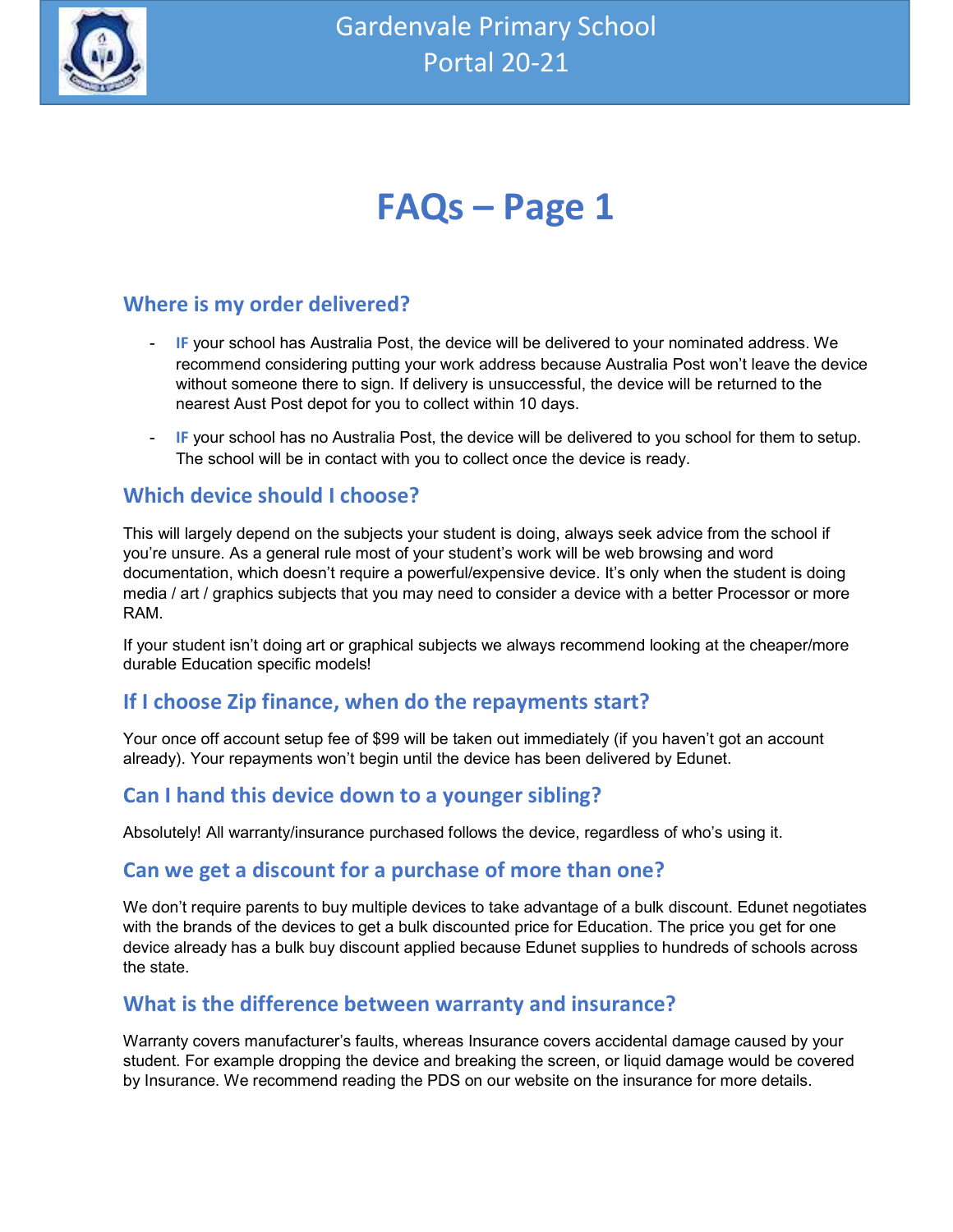

# FAQs – Page 2

### Can I purchase spare chargers or other accessories?

Yes. Additional chargers or replacement pens/bags can be purchased via our accessories portal below:

Website: accessories.edunet.com.au

#### Can we do split payments?

Yes you can, but Edunet cannot process your order until full payment has been received. Please ensure the order's confirmation number is put in the payment description when payment is processed otherwise we will not know which order to put the money against.

#### Can we order with Zip over the phone?

We cannot help with processing an order over the phone if you want to use Zip financing. This is because Zip requires your personal banking information.

### What happens if I'm declined by Zip?

First step is to get in contact with Zip directly. They may just require some additional information to then approve your order. If you have been declined it's best to speak with your school around what options they may have available to you.

**Zip's Number:**  $02\ 8294\ 2345$  (9am – 6pm Monday – Saturday)

### What are the compulsory / mandatory items?

The school may want you to purchase particular options to ensure the device is protected. Common mandatory selections is a 3 year onsite warranty. Edunet cannot remove these mandatory items without written approval by your school.

### What happens if my device stops working?

First step is to take it to the school in case it's something software related they can fix immediately. If they can't fix it they'll lodge a service job with Edunet's Repair team and we'll be in touch to organise a repair.

## Should you have anymore questions or concerns please do not hesitate to contact Edunet:

1300 338 638 portal@edunet.com.au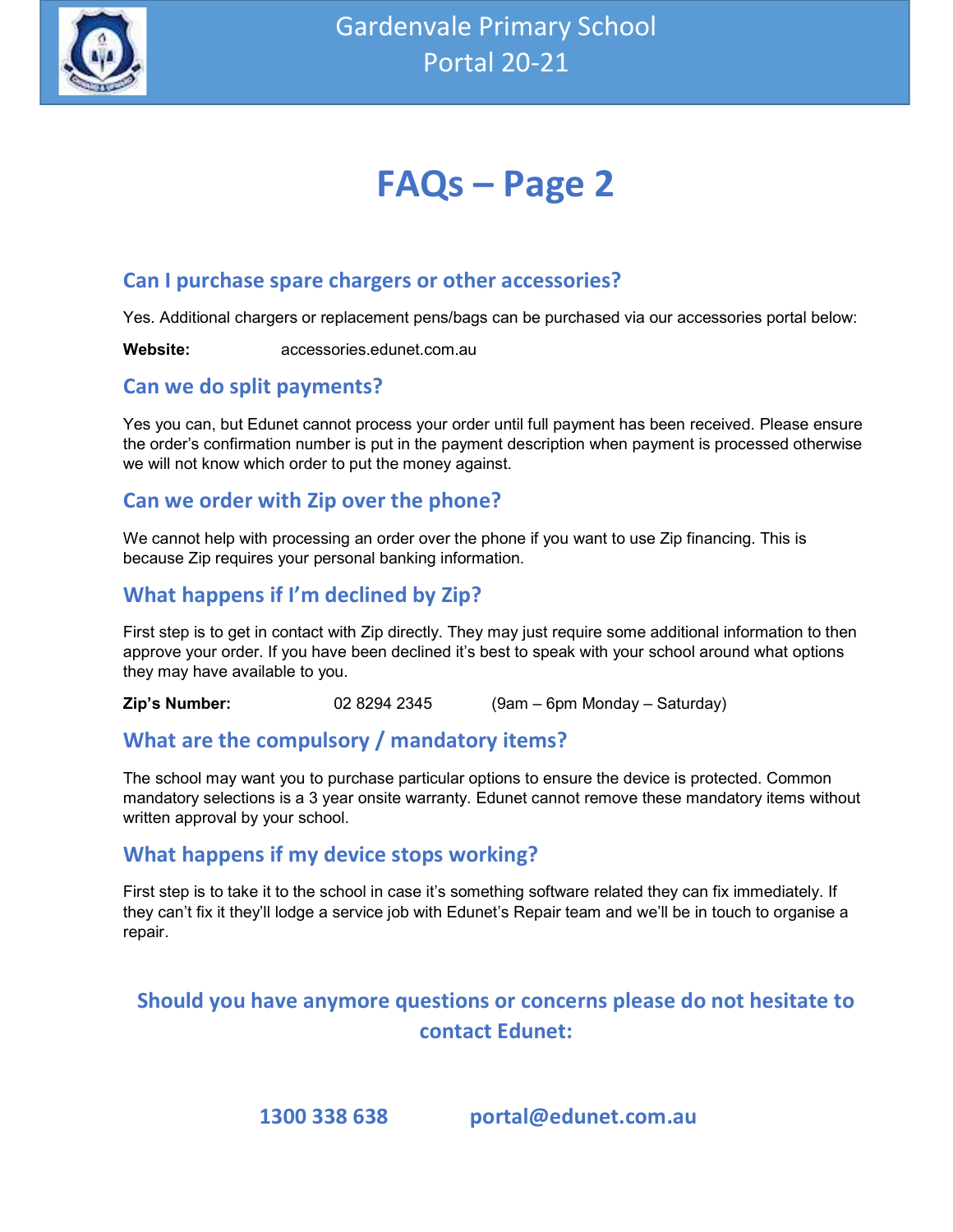



Edunet partners with iBroker for all Education **Insurance**. We are authorised to repair Lenovo insurance jobs with iBroker, enabling us to ensure your students device is repaired as fast as humanly possible.

#### Important to Know!

You may be able to insure your device through your Home and Contents Insurance. Before you make a decision, please check and be mindful of the below points:

- Home and Contents Insurance excess's is usually upwards of \$500, iBroker's excess is significantly lower.
- Some Home and Contents Insurance companies require you to send the device to their repairer. This will mean you may not get your laptop back for a long period of time.

Edunet provide onsite support through iBroker and can repair your student's device at the school or at your house if it's during school holidays.

#### WHAT IS COVERED?

- Accidental Loss For Example
	- $\checkmark$  Left on Public Transport
		- Left at Bus Stop
	- Accidental Damage For Example
		- $\checkmark$  Dropped
		- $\checkmark$  Stepped On
		- Driven Over
		- $\checkmark$  Pulled Off Desk
		- Fell out of Locker
		- $\checkmark$  Liquid Spill
- Loss or damage by theft or attempted theft
- From unoccupied building or vehicle only following forcible entry
- In the open air only where:
	- $\checkmark$  Laptop in direct supervision and control of adult
	- $\checkmark$  At their place of education
		- $\checkmark$  At college organised activity / event
		- $\checkmark$  At organised extra-curricular activity
		- $\checkmark$  Other places of residence
		- $\checkmark$  Medical appointments of any kind
		- $\checkmark$  By force or intimidation

#### WHAT ISN'T COVERED?

- Electrical or mechanical malfunction or derangement
- Scratches and normal wear and tear
- Scratches and normal your child
- Loss or damage by theft or attempted theft:
	- **\*** From an unoccupied building or vehicle unless as a result of forcible entry
	- From any unsecured place in the open air unless:
		- $\checkmark$  The laptop is under the direct control and supervision of an adult; or
			- Your child is on the way to or from their place of education; or
				- $\sqrt{ }$  An organised college or educational activity; or
					- $\sqrt{ }$  An organised extra-curricular activity; or
				- Other places of residence of accommodation; or
				- $\checkmark$  A medical appointment of any kind
	- Loss of damage occurring while the laptop is being transported in any aircraft or watercraft unless the laptop is carrier as personal baggage
	- $\star$  Loss of or damage to software of any sort